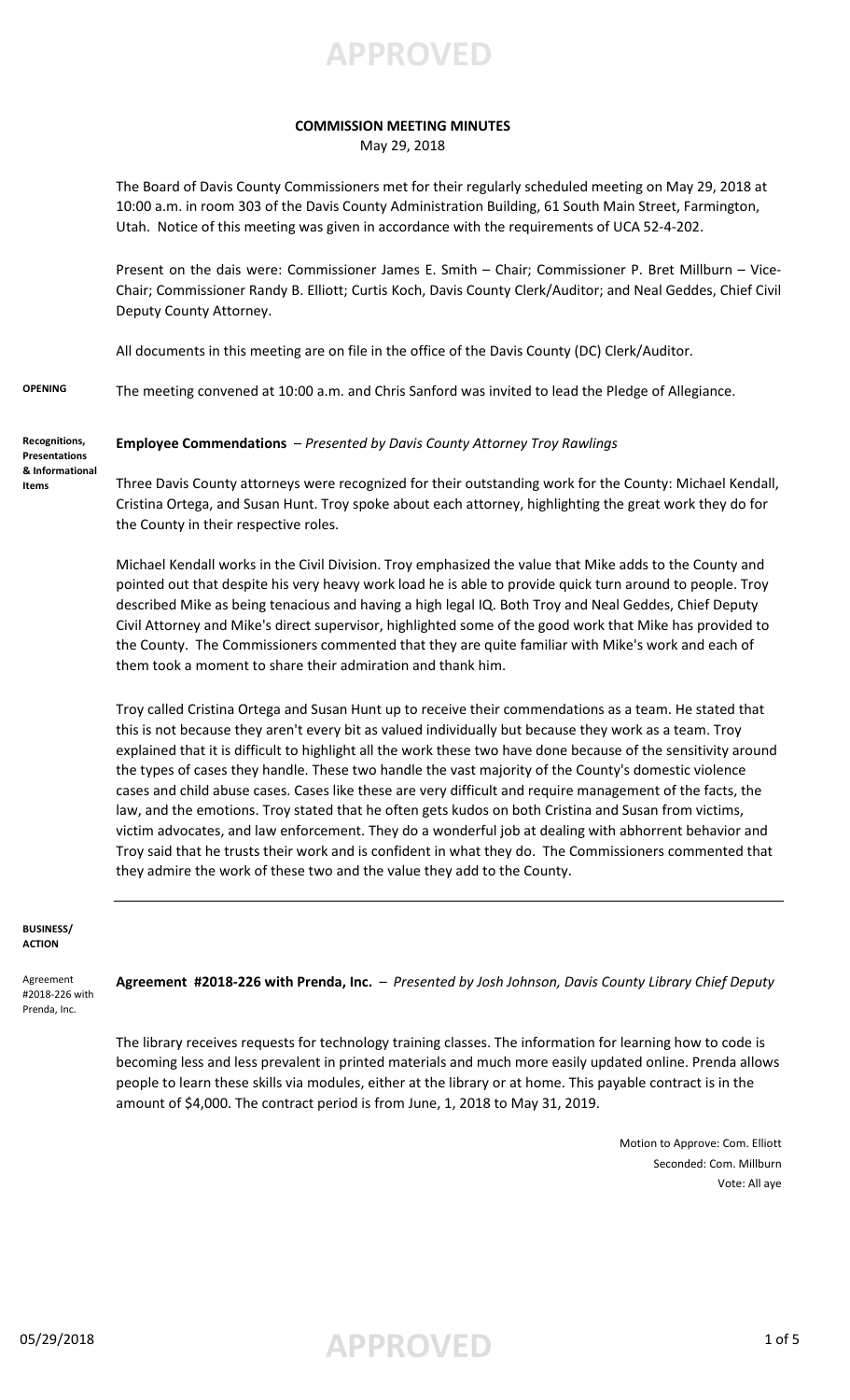**APPROVED**

**Summary List #2018-227, of donations made to the library** – *Presented by Chris Sanford, Davis County Library Director* Summary List #2018-227, of donations made

> This is the first summary list of library materials that were donated. This summary list brings the library in compliance with the recently approved county-wide ordinance regarding reporting of donations. Chris mentioned that they have received other donations but that they are under the \$50 threshold so they are not included here. The total estimated value of library materials is \$1,273. The date range of these donations was Feb. 20, 2018 to April 26, 2018.

> > Motion to Approve: Com. Elliott Seconded: Com. Millburn Vote: All aye

**Agreement #2018-228 with Deseret Digital Media** – *Presented by Stephanie Davis, Davis County Event Coordinator-Legacy Events Center* Deseret Digital

> This agreement is with KSL Digital Media to provide online news advertising for the 2018 Davis County Fair. This payable contract is in the amount of \$3,000. The contract period is May 21, 2018 to Aug. 20, 2018.

> > Motion to Approve: Com. Millburn Seconded: Com. Elliott Vote: All aye

**Agreement #2018-229 with Highland Golf Cars, Inc.** – *Presented by Stephanie Davis, Davis County Event Coordinator-Legacy Events Center*

This agreement is for rental of golf cars for use at the 2018 Davis County Fair. The carts will allow for more handicap accessibility for attendees. This payable contract is in the amount of \$2,250. The contract period is Aug. 10, 2018 to Aug. 20, 2018.

> Motion to Approve: Com. Elliott Seconded: Com. Millburn Vote: All aye

**Agreement #2018-230 with Utah Sports Car Club of America** – *Presented by Mike Moake, Davis County Marketing Coordinator-Legacy Events Center*  Agreement #2018-230, Utah Sports Car

> This agreement is for the fall use of the parking lot at Legacy Events Center. The receivable contract amount is \$5,500. The contract period is for seven dates [Sept. 2, 9, 30, 2018 and Oct. 14, 20, 21, 28

> > Motion to Approve: Com. Millburn Seconded: Com. Elliott Vote: All aye

Summary List #2018-231, Legacy Events Center

Club of America

**Summary List #2018-231, Legacy Events Center** – *Presented by Dave Hansen, Davis County Legacy Events Center Director*

This is a summary list of low-dollar, low-risk contracts for rental space at the Legacy Events Center. This list primarily contains RV rental space for dog shows. The total receivable amount of the 18 contracts is \$1,500. The date range of the contracts are April 27, 2018 to June 16, 2018.

> Motion to Approve: Com. Millburn Seconded: Com. Elliott Vote: All aye

Agreement #2018-229,

Agreement #2018-228,

to the Library

Media

Highland Golf Cars, Inc.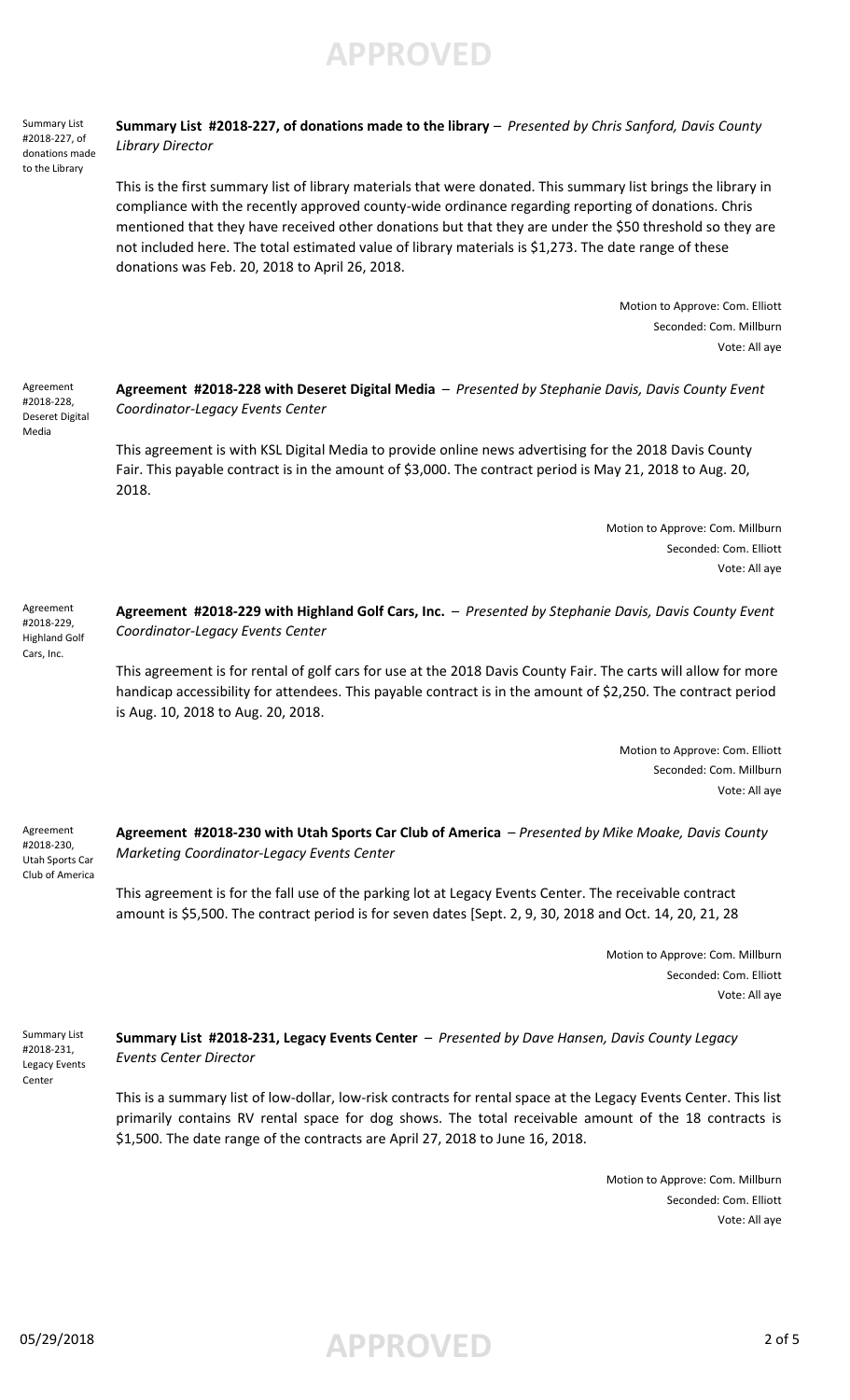**APPROVED**

Agreement #2018-232, Bit Link Solutions, LLC

### **Agreement #2018-232 with Bit Link Solutions, LLC** – *Presented by Mark Langston, Davis County Information Systems Director*

This agreement is to provide maintainance and support between JustWare and the Utah Administrative Office of the Courts (AOC) for criminal filings. Davis County has a contract with JustWare. Embedded in that software is an application that moves the e-filing from Davis County to the AOC. JustWare included this software in their contract for the first year and then stipulated that Davis County contract for those services for the remainder of the contract for JustWare. The payable contract is for \$1,500. The contract period is from May 15, 2018 to May 15, 2023.

> Motion to Approve: Com. Millburn Seconded: Com. Elliott Vote: All aye

**Memorandum of Understanding #2018-233 with The Utah Department of Health** – *Presented by Brian Hatch, Davis County Health Director*

#2018-233, Utah Dept. of Health to outline roles and responsibilities

Memo of Understanding

> This memorandum is to outline the roles and responsibilities to implement statewide and local level nutrition and physical activities interventions that support healthy nutrition, safe and accessible physical activity and breastfeeding. This is a new process, required by the CDC [Centers for Disease Control and Prevention], where they require some memorandums of understanding be submitted between the State and local health departments as applications for the new 5 year funding cycle. This Memorandum of Understanding is neither payable nor receivable. This Memorandum of Understanding will be in effect upon the date of signature to Sept. 30, 2023.

> > Motion to Approve: Com. Millburn Seconded: Com. Elliott Vote: All aye

Agreement #2018-234, with University of Illinois Springfield

### **Agreement #2018-234 with The University of Illinois Springfield** – *Presented by Brian Hatch, Davis County Health Director*

This agreement is with The University of Illinois Springfield to supervise and provide instructions to students who are enrolled in their MPH [Masters of Public Health] who will be working as interns at the Davis County Department of Health. This agreement is neither payable nor receivable. The agreement period is from May 29, 2018 to May 29, 2021.

> Motion to Approve: Com. Elliott Seconded: Com. Millburn Vote: All aye

Resolution #2018-235 setting the term and rotation of the Chair and Vice-Chair of the Davis County Commission

### **Resolution #2018-235 setting the term and rotation of the Chair and Vice-Chair of the Davis County Commission** – *Presented by Davis County Commissioner Smith*

This resolution will replace the previous Resolution and establish a new chair for the remainder of the 2018 calendar year and for the upcoming 2019 year. Effective June 1, 2018 and for the remainder of the calendar year, the Board of County Commissioners of Davis County hereby selects Commissioner Randy B. Elliott to serve as Chair. Commissioner Elliott shall also serve as Chair for the 2019 calendar year. Commissioner P. Bret Millburn will continue to serve as Vice Chair through the 2018 calendar year. In December 2018, the Board of County Commissioners shall designate a Vice Chair for the 2019 calendar year. Thereafter, the 2019 Vice Chair shall automatically assume the Chairmanship for the year following his or her service as the Vice Chair and a new Vice Chair shall be selected each December.

> Motion to Approve: Com. Millburn Seconded: Com. Smith Vote: All aye

## 05/29/2018 **APPROVED** 3 of 5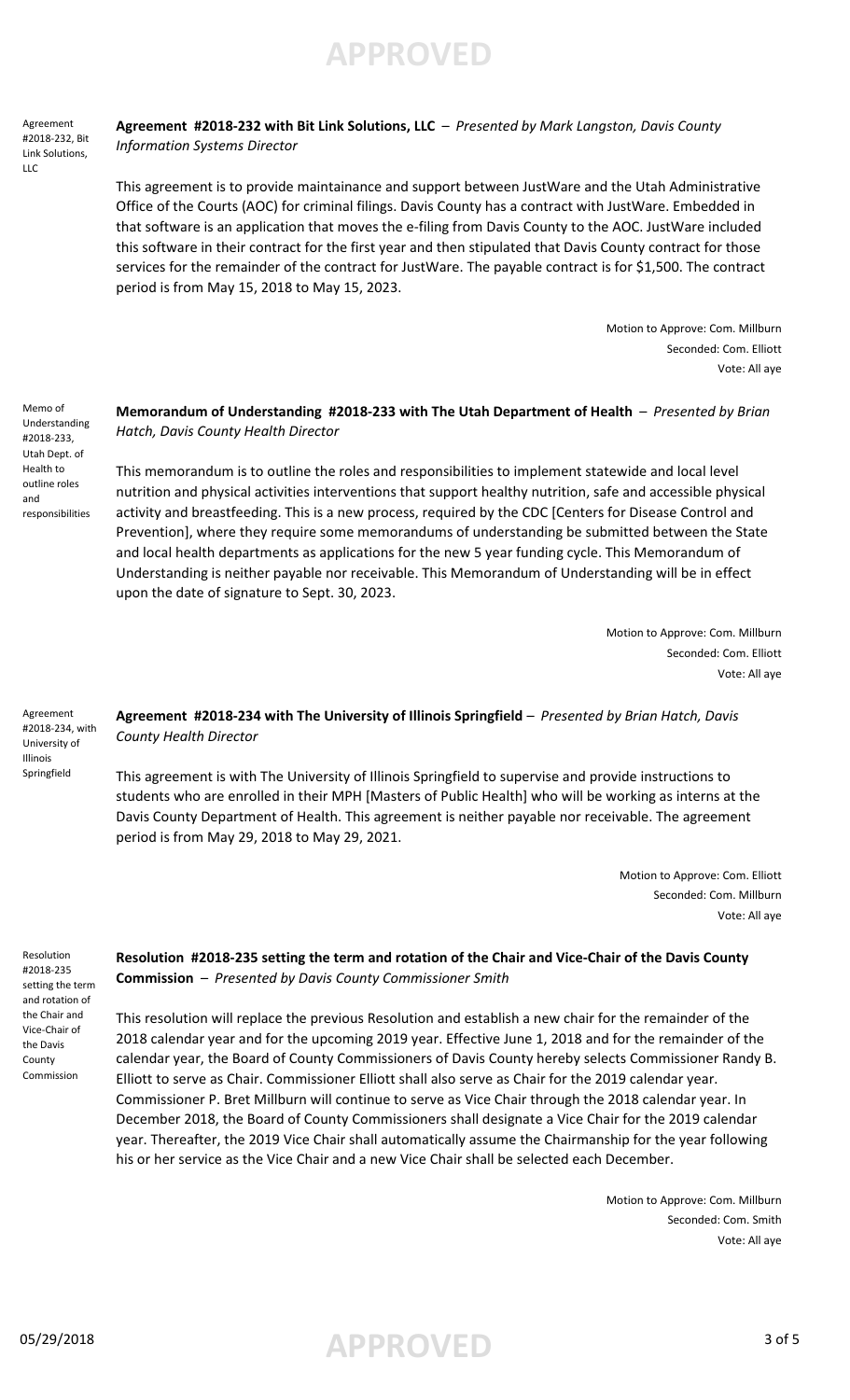# **APPROVED**

Commissioner Millburn moved to recess to Board of Equalization. Commissioner Elliott seconded the motion. All voted aye.

Board of Equalization matters were presented by Curtis Koch, Davis County Clerk/Auditor as follows: **BOARD OF EQUALIZATION**

> Under Auditor adjustments, various recommendations for tax exemptions for Saint Mary Coptic Orthodox Church. Under the Assessors adjustments there corrections that were initiated by his office.

> > Motion to Approve: Com. Elliott Seconded: Com. Millburn Vote: All aye

Commissioner Elliott moved to reconvene Commission meeting. Commissioner Millburn seconded the motion. All voted aye.

#### **CONSENT ITEMS**

**Check Registers** Check Registers were approved. Check Registers

> Motion to Approve: Com. Elliott Seconded: Com. Millburn Vote: All aye

**Indigent Abatement Register** Indigent Abatement for Michale Hunsaker. Indigent Abatement Register

> Motion to Approve: Com. Elliott Seconded: Com. Millburn Vote: All Aye

Indigent Abatement for Dorothy Smith.

Motion to Approve: Com. Elliott Seconded: Com. Millburn Vote: All Aye

**Meeting Minutes** Commission Meeting minutes for May 1, 8, 15, 2018 were presented for approval. Commission Meeting Minutes

> Motion to Approve: Com. Elliott Seconded: Com. Millburn Vote: All aye

Special Commission Meeting Minutes for May 4 and 10, 2018 were presented for approval.

Motion to Approve: Com. Millburn Seconded: Com. Elliott Vote: All aye